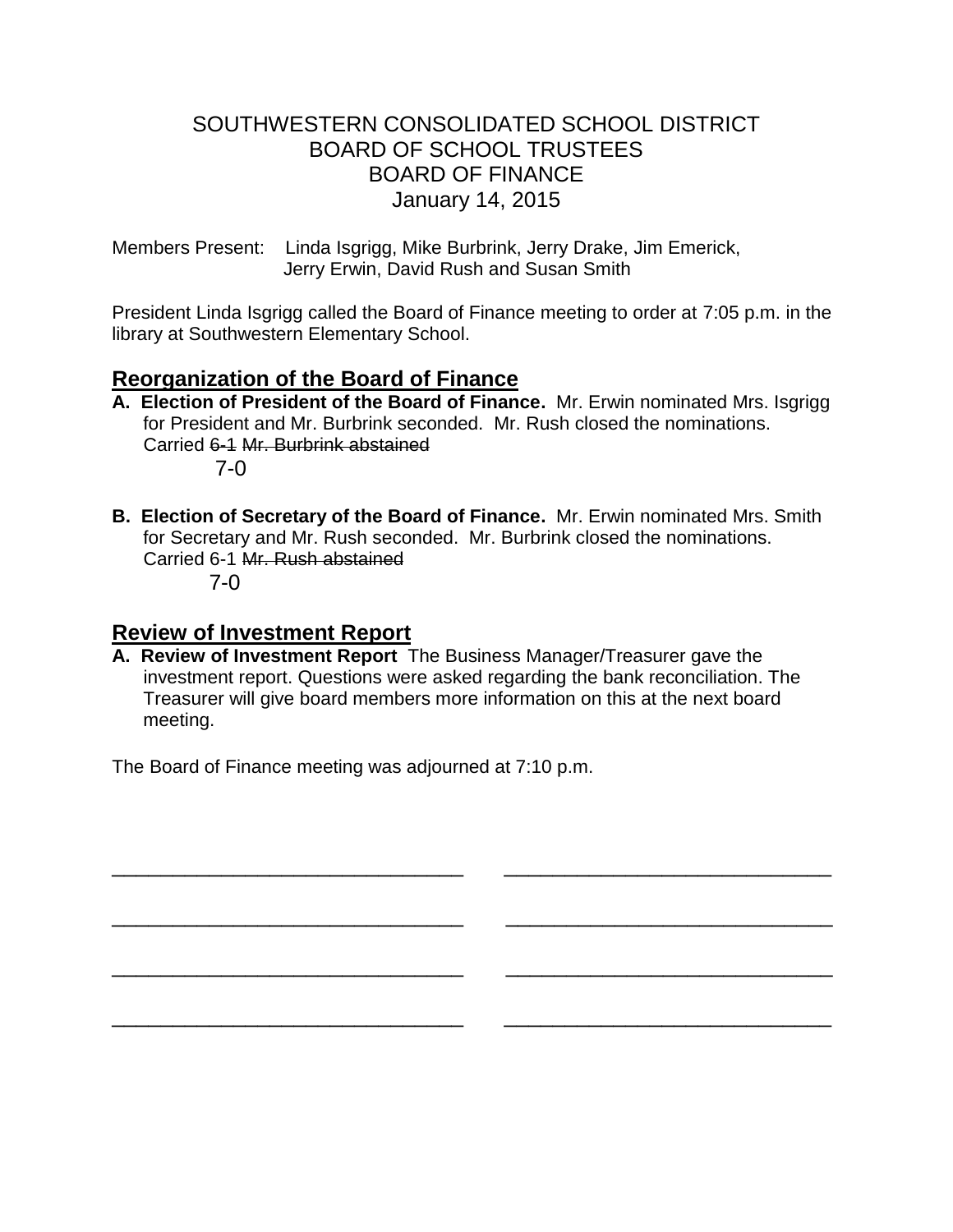# SOUTHWESTERN CONSOLIDATED SCHOOL DISTRICT BOARD OF SCHOOL TRUSTEES January 14, 2015

Members Present: Mike Burbrink, Jerry Drake, Jim Emerick, Jerry Erwin, Linda Isgrigg, David Rush and Susan Smith

President Linda Isgrigg called the meeting to order at 7:11 p.m. in the library at Southwestern Elementary Schools. She led the pledge to the United States flag.

#### **Reorganization of the Board of School Trustees**

#### **A. Election of Board Officers**

Mr. Drake nominated Mrs. Isgrigg for President. Mr. Erwin seconded. Mr. Burbrink closed the nominations. Carried 7-0

 Mr. Erwin nominated Mr. Burbrink for Vice President. Mr. Drake closed the nominations. Carried 7-0

 Mr. Erwin nominated Mrs. Smith for Secretary. Mr. Rush closed the nominations. Carried 7-0

- **B. Appointment of Blue River Career Program Representative:** Mrs. Isgrigg nominated Mr. Erwin for Blue River Program Representative. Mr. Drake seconded. Carried 6-1 Mr. Erwin abstained
- **C. Appointment of School Attorney, Denny Harrold, Board Executive Secretary and District Treasurer, Michele Bedwell, Deputy Treasurer, Bonnie Thopy, High School ECA Treasurer, Lyvonne Rowe and Elementary ECA Treasurer, Leanne Dellapenna.** Mr. Rush moved that personnel stay the same. Mrs. Smith seconded. Carried 7-0
- **D. Set Board and Board Secretary Salaries.**

Mr. Burbrink moved that the board salaries remain at \$1,500.00 per year and the Board secretary continue to receive \$30 per meeting. Mr. Rush seconded. Carried 7-0

**E. Adoption of Annual Board Calendar and location of Meetings**

Mr. Drake moved that the board approve the board calendar and locations of meetings, as presented**.** Dr. Maurer asked that the May board meeting be held one week earlier due to the IASBO conference. The meeting will be held on May 6<sup>th</sup>. Mr. Drake moved and Mr. Erwin seconded. Carried 7-0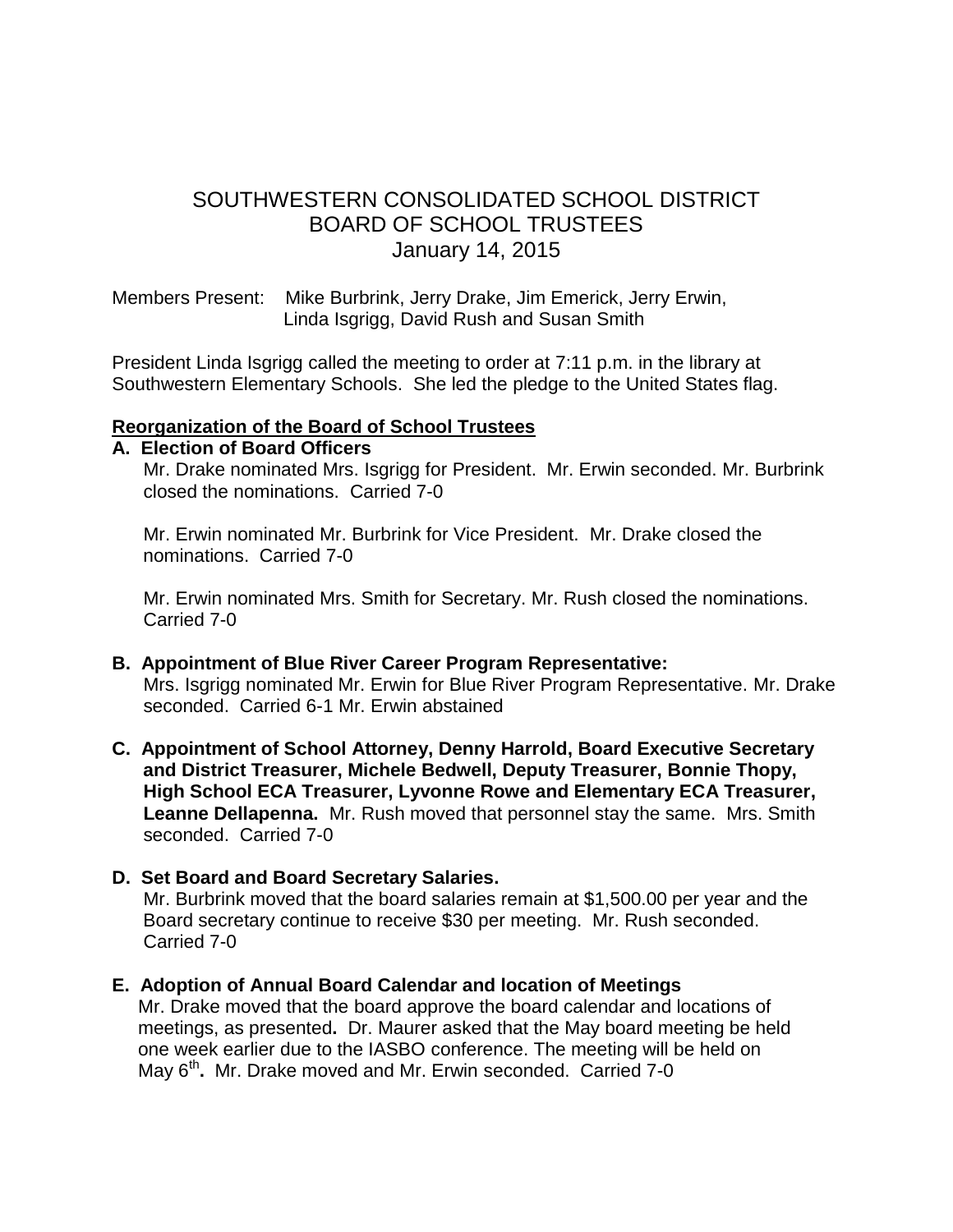### **Public Comments**

None

#### **Consent Items and Claims**

Mr. Drake moved and Mr. Rush seconded the motion to approve the minutes of previous meetings. Carried 7-0

Mr. Drake commented that on the December  $17<sup>th</sup>$  board minutes that legal counsel did not recommend dismissal of the bus driver.

Mr. Burbrink moved and Mr. Erwin seconded the motion to approve the accounts payable vouchers as presented. Carried 7-0

Dr. Maurer asked that the board approve the year-end transfers for 2014. Mr. Burbrink moved and Mr. Drake seconded. Carried 7-0

#### **Business & Financial Report**

Mrs. Isgrigg informed the board that the financial report was in their packet. No questions were asked regarding the report.

#### **Extracurricular & Cafeteria**

It was stated that the extracurricular and cafeteria reports were in the board packet.

#### **New Business**

- **A. Recommend approval for Lindsay Chase, Laura Donadio, Cathy Macaluso, and Karen Parmer to attend the 2015 National Reading Recovery & K-6 Classroom Literacy Conference in Columbus, Ohio on February 8-10.** Mrs. Smith moved and Mr. Erwin seconded. Carried 7-0
- **B. Recommend approval for Dr. Maurer to be a speaker at the National Sheriff's Conference in Washington, D.C. on January 23, 2015.** Mr. Erwin moved and Mrs. Smith seconded. Carried 7-0
- **C. Recommend that Southwestern request approval from the SSJCSS Board to allow us to provide our own local coordinator and program support services beginning July 1, 2015.** Mr. Erwin moved and Mrs. Smith seconded. Carried 7-0
- **D. Recommend approval for cancellation of outstanding checks that have not cleared the bank within two years of date of issue.** Mr. Erwin moved and Mr. Rush seconded. Carried 7-0
- **E. Recommend approval of the 2015 contract for the school attorney. Mr. Harrold is not asking for an increase.** Mr. Rush moved and Mr. Burbrink seconded.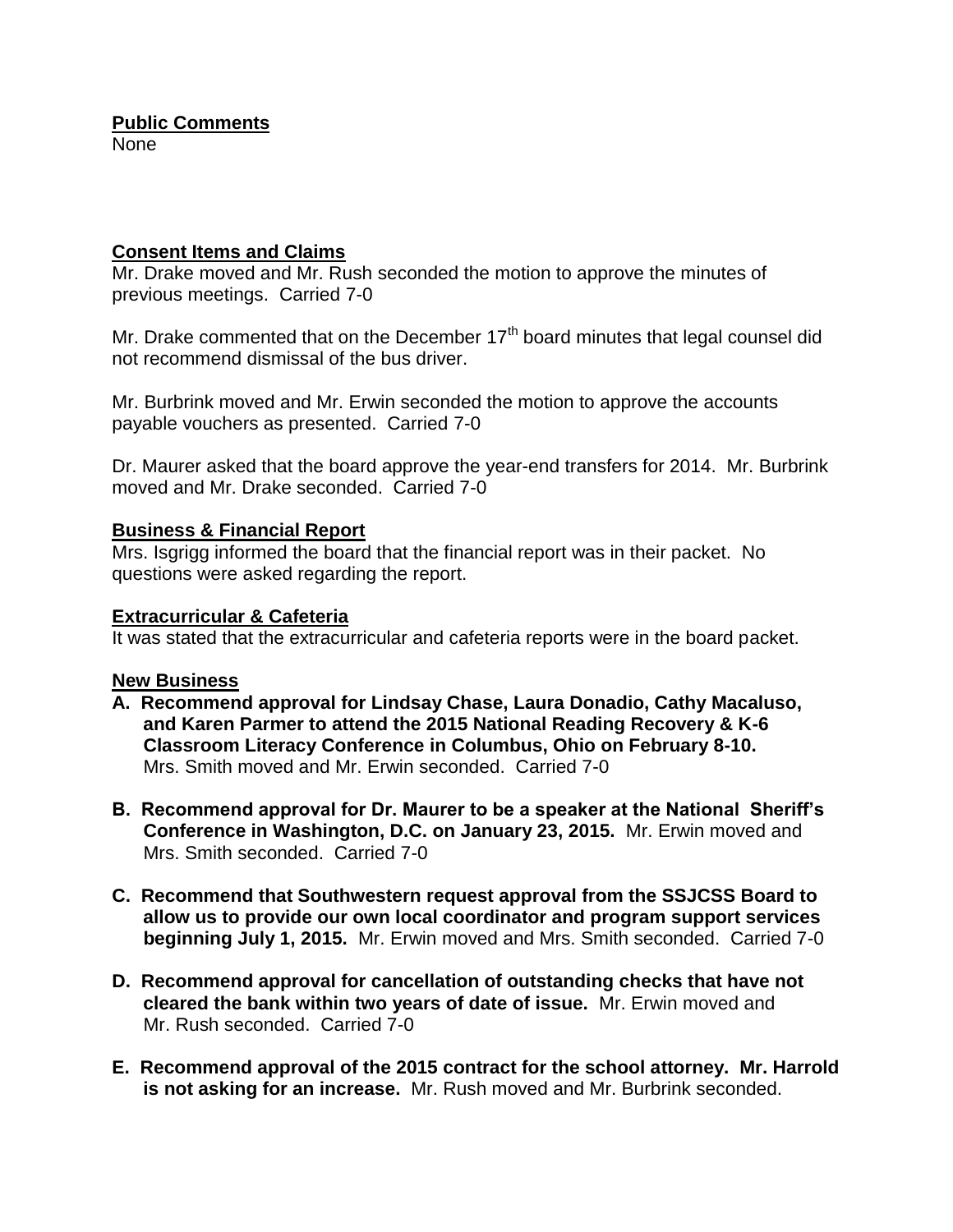- **F. Recommend approval of the Conflict of interest Disclosure.** Mr. Drake moved and Mrs. Smith seconded. Carried 6-1 Mr. Erwin abstained
- **G. Recommend acceptance of the \$131.00 donation for the food pantry from the Women's Card Club.** This topic was tabled for further review.
- **H. Other**

 **Dr. Maurer asked that the board accept the \$2,500.00 grant from Monsanto for the FFA. It was actually applied for by Dennis Cochran.** Mr. Burbrink moved and Mrs. Smith seconded. Carried 7-0

 **Dr. Maurer asked that the board approve the FFA trip to the 2015 Farm Show in Louisville Kentucky on 2-13-15.** Mr. Burbrink moved and Mrs. Smith seconded. Carried 7-0

 **Dr. Maurer recommended approval to buy a new truck from the lowest bidder including the trade in of the 1996 van and 2001 truck. This will be purchased out of the Rainy Day Fund.** Mr. Drake moved and Mr. Burbrink seconded. Carried 7-0

#### **Southwestern Elementary Report**

Mrs. Oliver, 2<sup>nd</sup> grade teacher, reported to the board about the changes in ISTEP. She attended the HECC Conference and was informed about the addition of technology enhanced questions, grid questions and drop down box questions. Mrs. Oliver and the other elementary teachers are working on getting the students familiar with theses type questions on the ISTEP. She has also used other websites with the students to help them practice.

#### **Principal's Report**

Mr. Edwards informed the board that the elementary is getting ready for the ISTEP. Teachers are very confident. He also mentioned that the library has a lot more books displayed. Mrs. Mangrum, library assistant, is doing an awesome job. Mr. Edwards explained that the children use the accelerated reader system in which the students earn points for reading books. Mrs. Nash is working on completing more artwork in the library and hallways with the children's help. Mr. Edwards mentioned RTI (response to intervention) which is 30 minutes of instruction outside of normal class time.

Mr. Chase told the board that the high school is also working on technology enhanced questions. These questions have more than one correct response. Mr. Chase also mentioned that there are currently 10 students in German I and 7 of them are going to take German 2 next year. There are only 5 students signed up for German I for next school year. He is thinking about the possibility of the high school just having one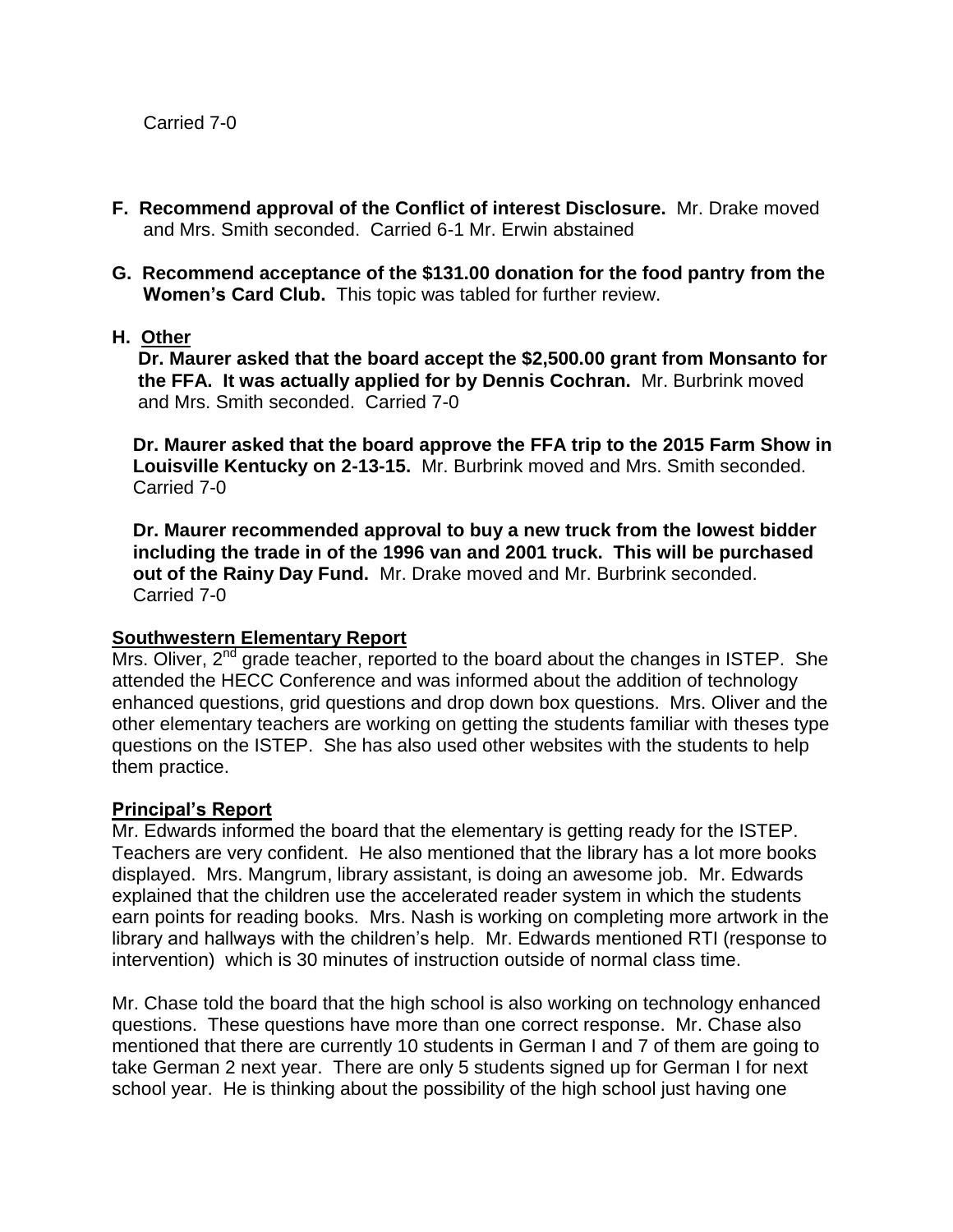foreign language class which would be Spanish. There was also talk about ECA testing and how the state is not clear on the testing that should happen in the next few months.

#### **Superintendent's Report**

Dr. Maurer told the board that this is a biennium year for the legislators. She explained that some constituents including Brian Bosma believe schools should have 65% of their funds used in classrooms. They say that 40% of the budget is going to administrative costs and the schools need to consider using 65% of their budgets towards classroom costs. Schools have six funds-general, debt service, pension debt, capital projects, transportation and bus replacement. The general fund is based on the number of students enrolled. Now we earn approximately \$4,700.00 per student. This is the fund that administrators are paid out of. Mr. Bosma said that 40% of the budget is going to administrative costs. What are administrative costs? The public would think that it is only the cost of administrators. Our current budget is 8 million dollars so if the administrators make 40% of that number they would make \$3,200,000.00. According to DOE, Southwestern is spending 56% of their budget in the classroom and over 80% in the general fund. Either the legislators are purposefully trying to make schools look bad or they do not understand school finance.

### **Personnel**

## **A. Staff Leaves/Resignations/Terminations**:

 Resignation of Leanna Browning as custodian effective 11-26-14. Mr. Burbrink moved and Mr. Drake seconded. Carried 7-0

#### **B. Recommendations to Hire:**

 Chastity Kelley as a 29 hour per week custodian as \$12.39 effective January 11, 2015. Mr. Drake moved and Mr. Erwin seconded. Carried 7-0

 Mr. Rush asked if we are still using Spartan Staffing. We are but Chastity is not with Spartan Staffing.

#### **Public Comments**

Mr. Chase jokingly thanked the board for approving a 3 day "vacation" for his wife while he has to watch 3 children under the age of 7. The board members laughed. (See A under New Business)

#### **Superintendent Comments**

Dr. Maurer welcomed Mr. Emerick to the board. She also congratulated the food service department for exceeding their sales goals and earning an incentive bonus. Senate bill 491 has been filed and it deals with best practices in security and how schools can fund it.

#### **Board Member Comments**

Mrs. Smith welcomed Mr. Emerick to the board. She also thanked Mrs. Oliver for her report. Mrs. Isgrigg welcomed Mr. Emerick to the board. She also thanked Mrs. Oliver for her report. She sympathized with Mr. Chase.